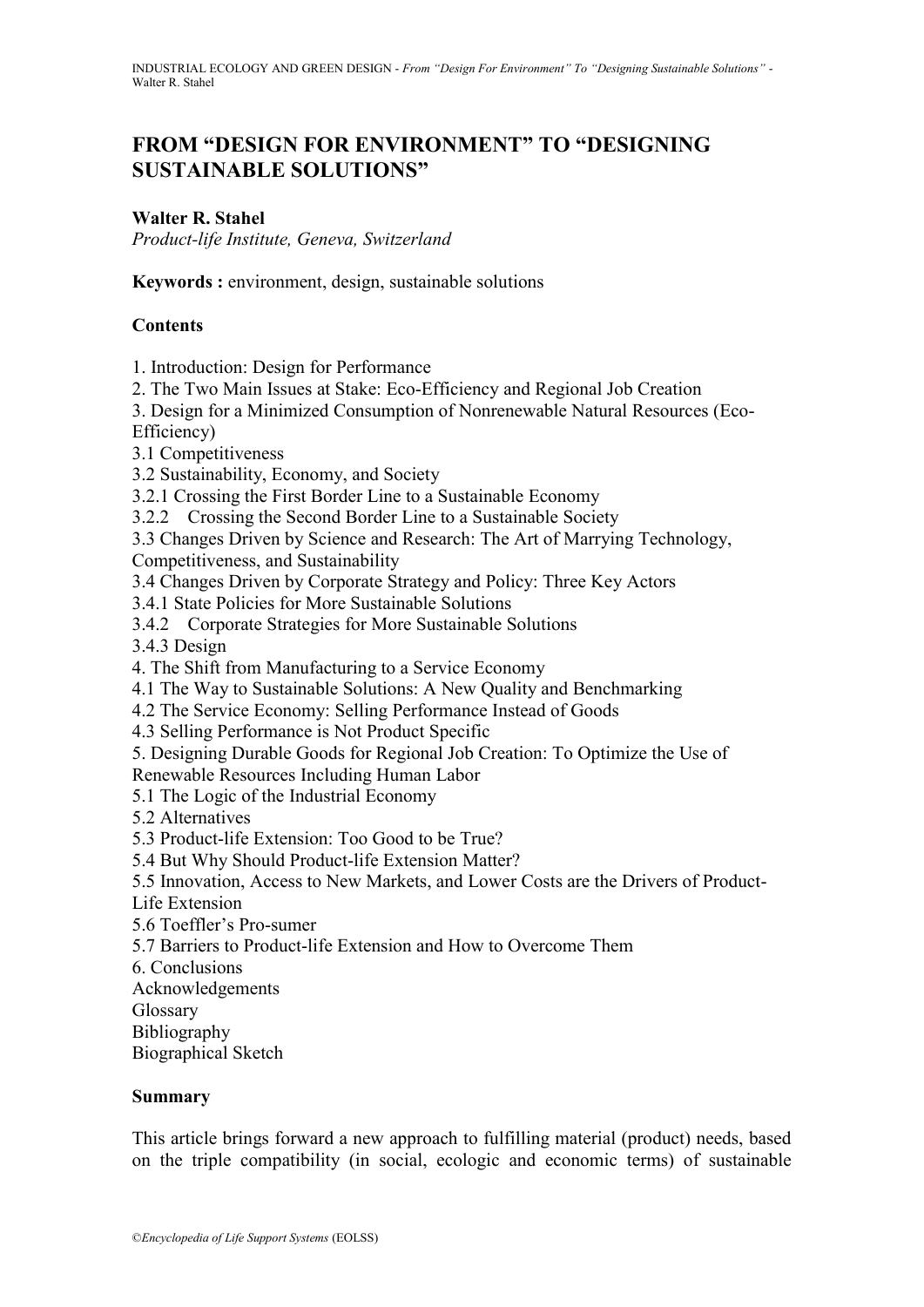development. In addition to the design principles of DfE for the manufacturing of durable goods, it takes into account aspects of:

- consumption goods, such as energy, agrochemicals, paint;
- a "cradle back to cradle" approach which includes the utilization optimization of goods;
- the use of technology to increase competitiveness;
- the opportunities hidden in the shift from a manufacturing to a service economy;
- the job creation potential hidden in a regionalization of the economy for certain types of goods.

―Design for Sustainable Solutions‖ focuses on the performance of goods during utilization, rather than their manufacturing. It includes the sale of performance instead of goods and the resulting extended performance responsibility of economic actors. It encompasses technologic and commercial strategies in making the most efficient use of existing stock, i.e. the fleet of goods, components and materials (asset management).

The article sketches out these new opportunities for a sustainable responsible design. It also shows the impact that a design for sustainable solutions will have on jobs and qualifications, on the environment and on resource consumption. It shows the necessary changes in the economy—for reasons of staying competitive—and how new boundary conditions could speed up this change.

### **1. Introduction: Design for Performance**

Design has always existed as part of a craftsman's function to create products. Specific designs were then selected by the buyers (demand) because they offered the best performance. Stradivarius and his violins, for instance, became famous because of the music quality the violins were capable of producing in the hands of a master violinist.

The slogan of "form follows function" by the American architect Louis Sullivan was another step to focus design (of buildings) on the functions that they had to perform.

"Industrial design" is a child of the great depression in the 1920s, when it became crucial for the economy to give people an incentive to buy new goods, and more goods, in order to re-boost the economy. Industrial design was no longer product specific, design became a profession, sometimes an art, in itself. German industry even went a step further and created two separate professions, "Konstrukteur" (in charge of engineering) and "Gestalter" (in charge of aesthetics).

In this text, the terms "design" and "designer" are used in the more holistic view of the Anglo-saxon industrial design.

In the mid 1980s, the terms "Design for Environment (DfE)" and "Eco-Design" started to be used in Europe, the USA and Japan for a design that focuses on eco-efficiency, the simultaneous optimization with regard to economic and environmental efficiency. The aim was first to reduce the environmental impairment of the production of goods, later to achieve a higher resource productivity in manufacturing durable goods and buildings with less resource input per units of service during their expected design life.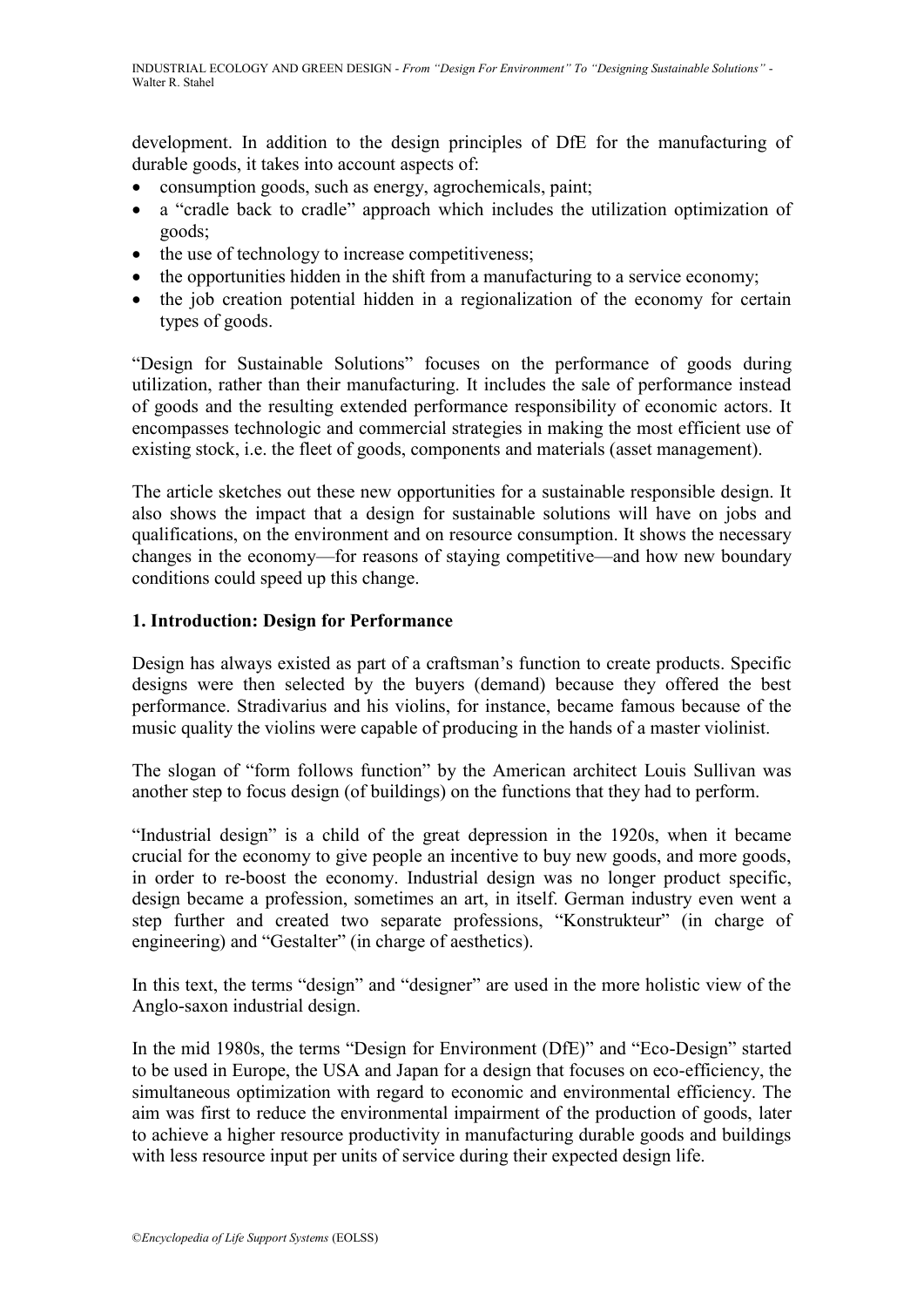As "the environment" is a culturally defined issue, a large variety of definitions have developed for DfE and Eco-Design. What they have in common is the vision that the environment needs to be protected against the shortcomings of industrial activity.

### **2. The Two Main Issues at Stake: Eco-efficiency and Regional Job Creation**

Designing and manufacturing goods with the idea of "protecting the environment" in mind is an idea that pops up periodically. From the Shaker community in the USA to the Bauhaus schools in Germany, "caring for nature" and good husbandry in resource use are regularly recurring themes. The motivation behind it is normally one based on ethics or scarcity. Its impact was therefore often limited to a group of followers.

The development of "Design for Environment" has taken on a new meaning in the 1980s, when slogans such as "pollution prevention pays" introduced a monetary link between economy and ecology. Again, this development had strong cultural regional roots. In Europe, it evolved under the name of "Eco-Design," in the USA it was called "DfE" for "Design for Environment," and in Japan similar ideas were pushed under the titles of "eco-factory," "inverse manufacturing" and "zero waste."

The term "Design for Sustainable Solutions" was coined in the context of the Austrian Design Prize Competition in the early 1990s. It was an attempt by the jury—of which the author was a member—to make the transition from the theme of "protecting the environment" to the wider concept of "sustainability," which combines economic, ecologic and social considerations on equal terms. There were two flaws in "Eco-Design" that we tried to overcome with this name change:

- The lack of "social compatibility" in design, the introduction of which needed a mind shift from "eco-design" to "designing sustainable solutions."
- $\bullet$  The lack of the notion of "sufficiency," as a complement to the notion of technical eco-efficiency. This meant the inclusion of innovative marketing strategies, such as shared and multiple utilization and zero-options, into eco-design concepts (these terms are explained in Table 2).

As a result, from 1995 onwards, both products and services have been accepted as entries for the Austrian Eco-Design Prize, and both have been awarded prizes. "Design" now has a much wider scope to contribute to the move towards a more sustainable future!

This redesign in thinking—from material products to solutions, both material and immaterial—is at the root of the challenge for designers in the twenty-first century. This challenge is the more demanding as it is two-fold:

- to minimize the consumption of nonrenewable natural resources (section 3); and
- to optimize the use of renewable resources including human labor (section 5).

## **3. Design for a Minimized Consumption of Nonrenewable Natural Resources (Ecoefficiency)**

Two different paths are running parallel and largely independently of each other towards this objective. They have in common that they strive towards: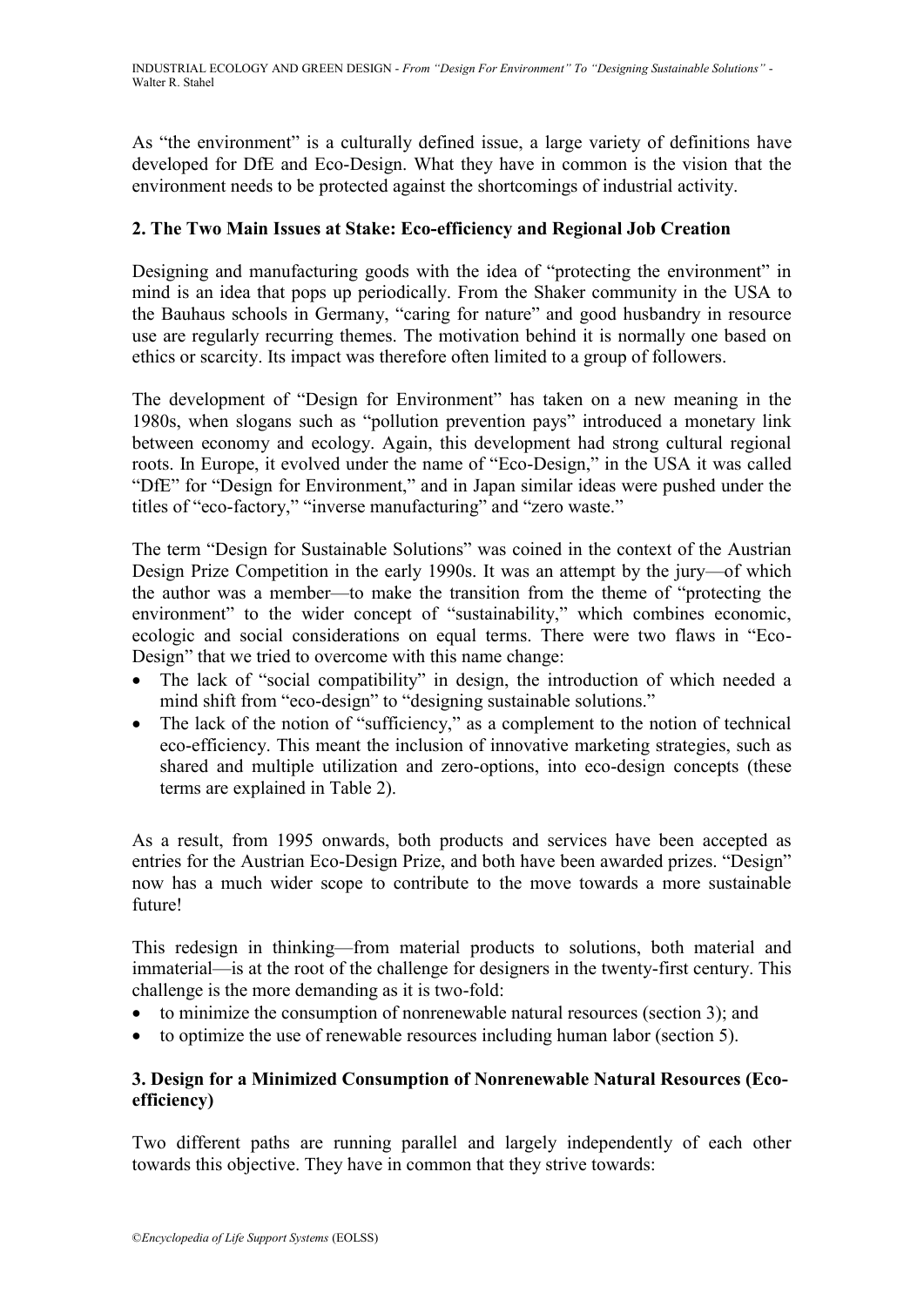- increased economic competitiveness (section 3.1); and
- higher sustainability (section 3.2).

#### **3.1 Competitiveness**

The OECD defines economic competitiveness as follows:

The degree to which a nation can, under free and fair market conditions, produce goods and services which meet the test of international markets, while simultaneously maintaining and expanding the real incomes of its people over the long term.

The term "sustainability" is over two hundred years old—but most experts outside forestry have only taken notice of it in the last ten years. Today, the term has taken on a life of its own, being shaped to fit the requirements of whoever needs a "vision." With regard to competitiveness, "sustainability" will become an important issue within national competitiveness, in the medium to long term. To understand its implications for the private business sector, it is crucial to see that one of the keys to a "higher" competitiveness through sustainability" is a responsibility of economic actors far beyond the factory gate or shop window. A responsibility with a meaning of "performance responsibility" in a wide sense, encompassing economic and ecologic and social values during all phases of a product's life, with an emphasis on the utilization of goods, products and services—a major shift from the responsibility limited to the manufacturing quality of goods in the past.

#### **3.2 Sustainability, Economy, and Society**

The vision of sustainability can be compared to the problem of crossing a shallow river, in which stepping-stones are hidden. In the past, society has found the first three stepping-stones, leading us to the present vision of an eco-efficient economy. Now, we are standing in the middle of the river and need to find more stepping stones in order to reach the goal, the other river bank of sustainability (Table 1).

### THE FIVE PILLARS OF SUSTAINABILITY

- 1. Nature conservation (precautionary principle);
- 2. Health and safety, non-toxicity (qualitative);

#### **The first border line: from protecting the environment (doing things right) to increased economic competitiveness (doing the right thing)**

3. Increased resource productivity (reduced throughput, quantitative);

#### **The second border line: from a sustainable economy to a sustainable society**

4. Social ecology (jobs and wants, sharing and caring);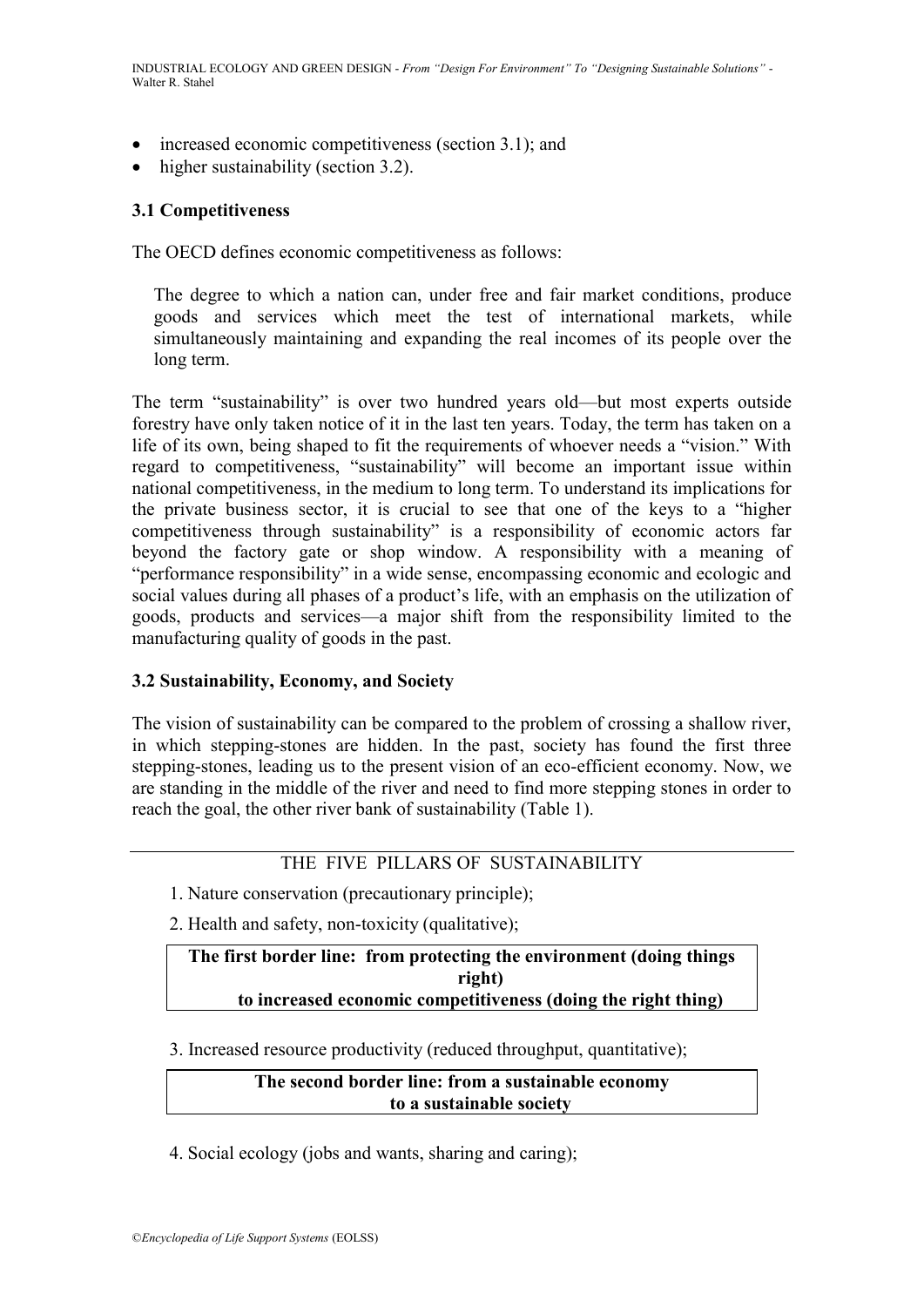#### 5. Cultural ecology (the choice between sufficiency and efficiency).

Source: The Product-life Institute, Geneva

Table 1. The five pillars, or stepping stones, of sustainability, and the first and second borderline

#### **3.2.1 Crossing the First Border Line to a Sustainable Economy**

After the first two stepping stones (the pillars of nature conservation and of health and safety), society crossed a borderline before reaching the third stepping stone of a higher resource productivity. To recognize this border is important because the societal drivers towards sustainability differ from the "old" side of the border to the new one: protecting the environment in the past, innovation and competitiveness in the future.

Achieving a higher resource productivity also means a departure from the theories of the industrial economy. Yet the fundamental changes which this borderline implies have not yet been widely accepted, neither by policy makers nor by economic actors:

- the new goal is to de-couple corporate success as well as GDP from resource consumption, to create more wealth while consuming considerably less resources;
- $\bullet$  the new drivers are money, technology and competitiveness (pillar 3 in Table 1), no longer the motivation to "save the environment" (pillars 1 and 2);
- the main framework condition is a product responsibility "from cradle back to cradle," through a series of loops and spirals—witness the single use camera;
- the key tool is "wild" innovation supported by free market safety nets, instead of a "command and control" approach dictated by laws and regulations;
- speed of action becomes as important as scientific correctness, as knowledge increasingly becomes private property;
- the reward is a first mover advantage leading to a higher competitiveness, rather than a "feeling of green and good" leading to eco-awards.

On the supply side, the key actors to achieve a higher resource productivity through a more sustainable production are technology managers and innovators. The strategic priority for managers is to "do the right thing." "Doing things right" (e.g. clean production, EMAS/ISO) is still important, but it will not open up new markets.

This first borderlines thus also implies changes in economic thinking. Economists have only just started to accept that "economy of scale" goes hand in hand with "diseconomy of risks.‖ And industrial ecology may lead to a technology lock-in and stranded investments, and thus to a loss of competitiveness. One example of the latter was the economy of the GDR (the East German Democratic Republic), the demise of which was triggered by the disappearance of the Iron Curtain. Other examples include the potential collapse of centralized electricity production in those countries that have privatized their State monopolies.

The GDR was a perfect example for the combination of the concepts of an "industrial" ecology" and an "economy in loops." The dominant resources used were brown coal as regionally available energy, and waste materials that were collected and recycled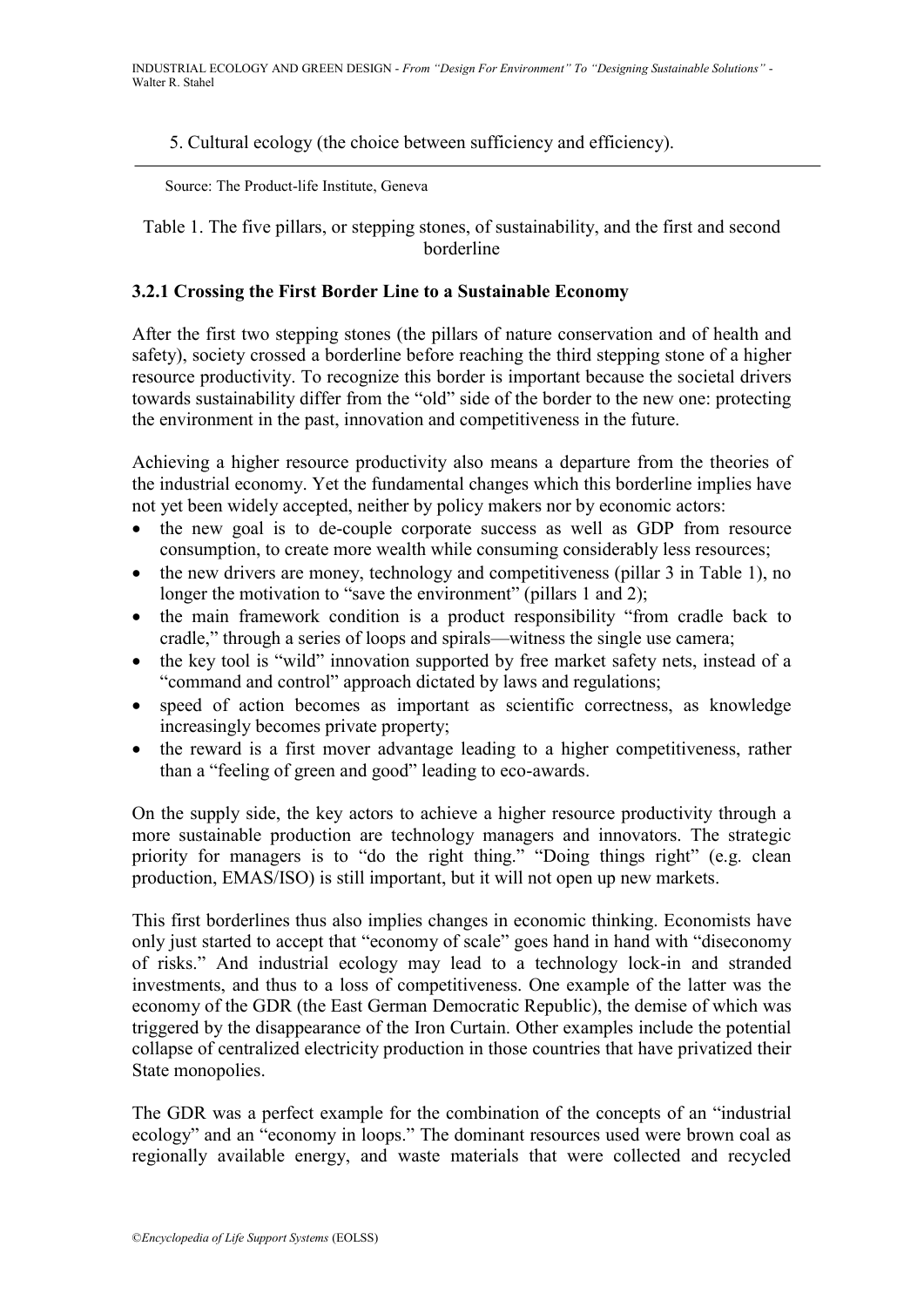religiously as indigenous resources. The industry was almost all-electric, and the waste heat from the central electricity production was the only source to heat large buildings. Production was organized in clusters to minimize transport, and the distribution of goods had to be done through the (electric) railways. However, the brown coal was a major source of air and water pollution, and its exploitation in open pits destroyed large areas of agricultural landscapes including the villages. After reunification, brown coal was replaced by imported oil, and the railways by motorways. This not only destroyed the economic balance of the region, but also most of its industrial fabric and jobs.

## **3.2.2 Crossing the Second Border Line to a Sustainable Society**

On the demand side, a higher resource productivity can be achieved through means of a more sustainable consumption, such as sufficiency. This means crossing a second borderline, from eco-efficiency (a sustainable economy) to a sustainable society. Behind this second border lies the next set of stepping-stones to reach the sustainable bank of the river: the stepping stones of "social ecology" and "cultural ecology."

Sufficiency solutions are, from a sustainability point of view, the most efficient strategies. Sufficiency means changing the "wants and wishes" of people, the behavior and attitudes of individuals, the values of society, through changes in the "social and cultural ecology":

- the new goal, once eco-efficiency has been achieved, is to create a sustainable society: ecologically, socially and economically desired, encompassing both consumption and production—the goals of a sustainable development;
- the driver must be people's desire for sustainability—a desire which seems to be utterly lacking so far; this desire can have many different cultural forms, but should be based on a common vision of sustainability;
- the framework conditions need to focus on performance and results, rather than on products and technologies; standards and legislation have to specify desired performances instead of "legal technology" (e.g. clean air instead of catalytic converters for vehicles);
- the key tools are cultural leverages—sustainability values that are appealing to people which will apply them in order to increase their own quality of life;
- the reward is happiness de-coupled from resource consumption (many philosophers, from Taoism to Seneca to today, have defined happiness as the "goods available divided by the needs and wishes of people").

The service economy is the junction where sustainable production and sustainable consumption meet. For sufficiency solutions are of interest only to economic actors in a service economy, where they enable an income without resource consumption. Example: reusing towels in a hotel bathroom is not only beneficial to the environment, it also reduces the operating costs of running the hotel.

In a service economy, social actors can compete with economic actors in the "production of results and performance." Anyone can hire a car for a day, or borrow it from a friend, or rent it from a car-sharing cooperative. Social innovation now competes with economic innovation—something that was difficult to achieve in manufacturing.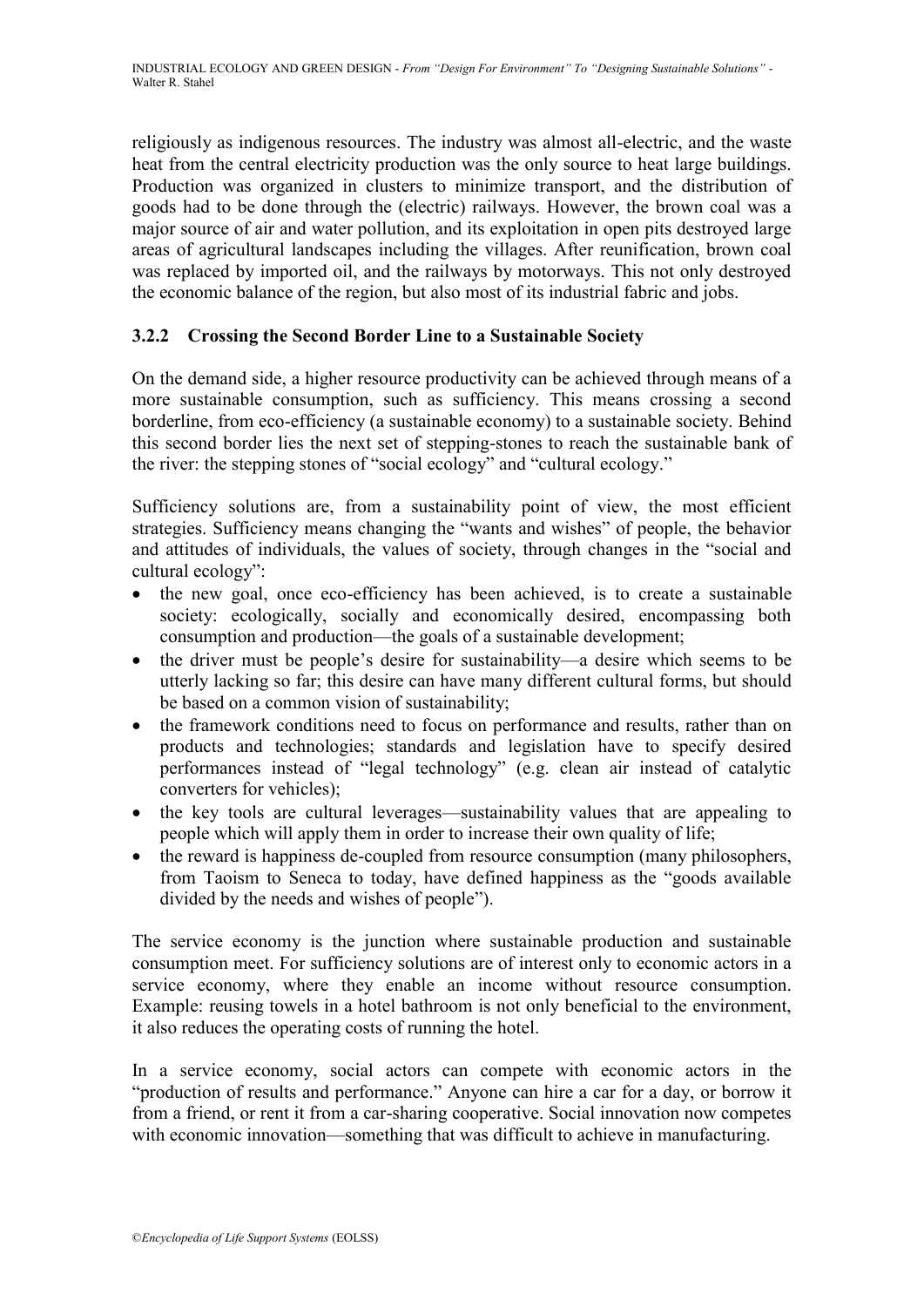New solutions can also be fostered on a conceptual, policy level. Policy makers thus have a new leadership role, as the old safety barriers and framework conditions (legislation, regulation and technical standards) are of limited use or may even hinder innovation in a nonlinear development. The key to a more "sustainable mobility," for instance, lies in town planning and systems optimization, not in vehicle technology. Tony Garnier, a French architect and possibly the first modern town planner who worked in Lyon around 1900, integrated many of the ideas of a sustainable town already in his work. A telling example is the residential area called "Quartier Americain" in Lyons and its "American hospital."

By using innovative technology in combination with innovations in the field of logistics and marketing, economic and political actors can greatly contribute to a more sustainable and eco-efficient service economy. But examples for innovations in social and cultural ecology are still rare and hardly researched, even if their number is increasing, sometimes in unexpected cases. Most Europeans associate "green thinking" with northern European countries—but it was Italy that introduced "automobile-free" Sundays in Spring 2000! Little research has been done so far to detect the patterns of cultural ecology, which would enable policy makers to use cultural leverages in order to promote sustainable solutions.

### **3.3 Changes Driven by Science and Research: The Art of Marrying Technology, Competitiveness, and Sustainability**

Technology driven by scientific discovery has always done things its own way. From the invention of the railways to dynamite to nuclear energy to the exploration of space, utopians have promised us heaven, and pessimists have predicted the apocalypse.

A sustainable economy will have to be frugal with regard to material consumption. This means managing existing assets by squeezing maximum performance out of stocks while minimizing resource consumption. Science and technology, especially material sciences such as nanotechnology, and life sciences such as biotechnology, can provide a major contribution to this aim by, for instance, transforming consumption goods (water, energy, agrochemicals, wastes) into durable (re-usable) goods.

The role of the designer on the science driven path has been, and will remain, to design applications of the new technologies that enhance people's life and take advantage of technologic progress. Alternative energies are a point in case: wind turbines are a challenge as stand-alone objects, whereas for solar panels and fuel cells, it is their integration into existing structures which presents the main challenge to designers, architects and engineers.

## **3.4 Changes Driven by Corporate Strategy and Policy: Three Key Actors**

Even if economic changes also come from innovation into new corporate strategies and national policies, they are often hampered by structural inertias. Framework conditions including legislation pose obstacles that are considerably more difficult and timeconsuming to overcome than many of the obstacles that scientific innovators in research and technology have to face.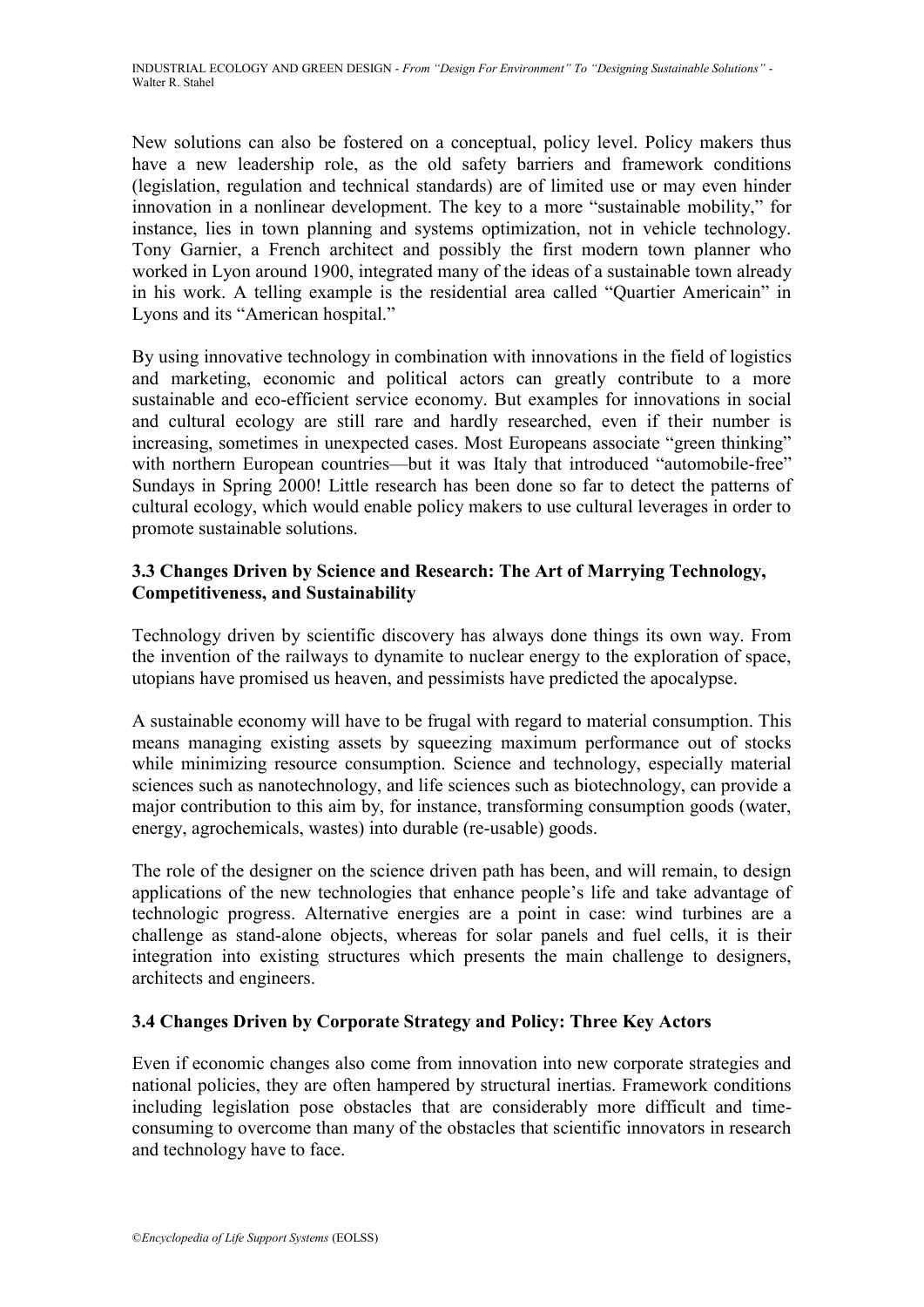In the market economy, the challenge therefore is to find methods in which corporate managers, legislators, and designers can work in cooperation, each having to solve a specific task.

Policy makers have to remove obstacles and safety barriers that were designed for a bygone era; managers have to come up with creative and innovative new strategies to bring more sustainable solutions rapidly to the market; and designers will have to shape the new solutions in a compelling way.

- -

#### TO ACCESS ALL THE **28 PAGES** OF THIS CHAPTER, Vis[it:](https://www.eolss.net/ebooklib/sc_cart.aspx?File=E1-27-07) <http://www.eolss.net/Eolss-sampleAllChapter.aspx>

#### **Bibliography**

Coomer J. C., ed. (1981). *Quest for a Sustainable Society*. Oxford and New York: Pergamon Press (published in association with the Woodlands Conference). [This is one of the earliest books on the comprehensive vision of a sustainable society.]

Dieren, W. van (1995). *Taking Nature into Account*. Basel: Birkhäuser-Verlag. [This book explains the issue of an economy that considers "free" (nonmonetary) goods in addition to monetarized goods, in order to arrive at an overall accounting.]

Giarini O. and Stahel W. R. (1989/1993). *The Limits to Certainty: Facing Risks in the New Service Economy*, 272 pp. Dordrecht, Boston, and London: Kluwer Academic Publishers. [This provides the framework thinking for the emerging service economy and explains the changes involved in economic and social theory, as well as the key issues of value, risks and liability, technology.]

Orr S. Grinton, ed. (1982) *An Inquiry into the Nature of Sustainable Societies: The Role of the Private Sector*, 116 pp. The Woodlands, TX: HARC. [This volume contains the prize-winning entries from the Mitchell Prize competition 1982, which included Amory and Hunter Lovins (2nd), and Walter R. Stahel (3rd). Stahel's paper was entitled "The Product-life Factor." More information and all the Mitchell Prize Competition results is available from HARC at the Woodlands, TX.]

PLI (1995). 300 examples of higher resource productivity in today's industry and society (Intelligente Produktionsweisen und Nutzungskonzepte). *Handbuch Abfall 1, Allg. Kreislauf und Rückstandswirtschaft*, Band 1 und 2, 500 pp. Baden-Württemberg: Landesanstalt für Umweltschutz (Hrsg.). Researched by the Product-life Institute, Geneva. [This is probably the most comprehensive collection of examples and case studies on methods to achieve a higher resource productivity using both sufficiency and efficiency strategies. The volumes are structured according to the NACE classification system of the European Union to enable readers to find examples that are relevant to a specific industrial sector. Only available in German.]

Stahel W. R. (1985). Hidden innovation: R&D in a sustainable society; and Product-life as a variable: the notion of utilization. In: *Science & Public Policy*, Journal of the International Science Policy Foundation, London, **13**(4), Special Issue: The Hidden Wealth. 57 pp. [The entire issue is devoted to ideas on the concept of the service economy based on the management of existing assets, from people to knowledge to goods. The paper on "Hidden innovation" details the potential in innovation and technology that could be activated to make the product-life extension of durable goods a more eco-efficient proposition. The paper on "product-life as a variable" shows the different options open in product-life extension activities according to different types of goods and services.]